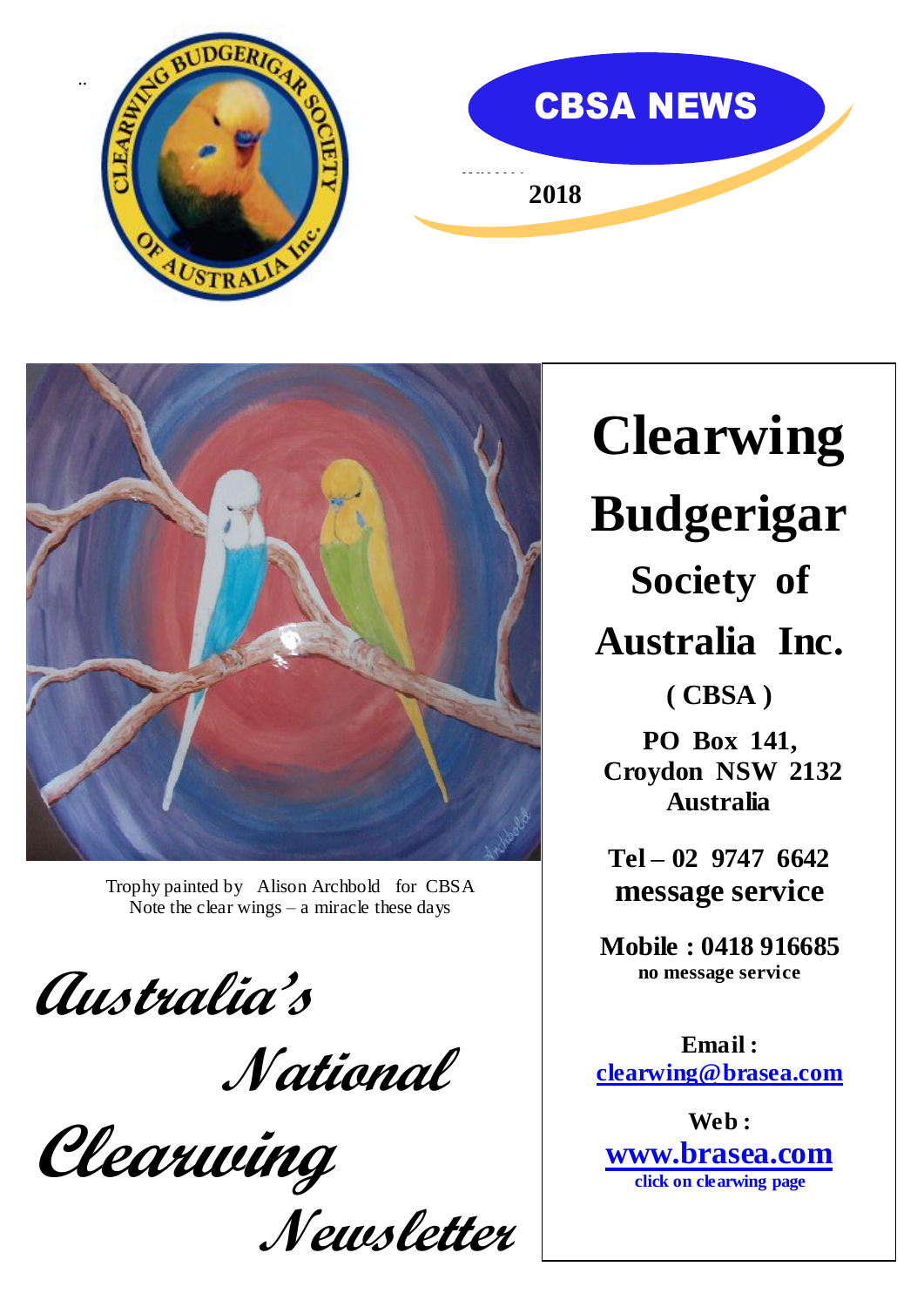# **CLEARWING BUDGERIGAR SOCIETY of Australia Inc. Current list of Office Bearers 2018**

### **PATRON - "BRASEA"**

#### **Honorary Members 2018 - Bruce & Nola Bradford, Jean Gorman and Dr Ronald Harley Yardley & Mrs Helen Yardley**

President Warren Wilson Vice President Terese Ryan Secretary Warren Wilson clearwing@brasea.com Treasurer David Wilson Committee Position Vacant<br>Committee Position Steve V

South Queensland Representative

ACT / Canberra Representative Geoff & Ann Hand 0487 801217 gandahand@gmail.com<br>South Oueensland Representative Di Neale 07 5498 9788 dneale05@tpg.com.au Western Australia Representative Betty Rea 08 9401 3433 [betrea@iinet.net.au](mailto:betrea@iinet.net.au) South Australian Representative Ben Hale 0450 649 484 benbhale@gmail.com Victorian Representative Vic Murray 03 9435 9369 vic.murray@intermode.on.net Tasmanian Representative Derek Poole 03 6391 2065 blair\_poole@vision.net.au New South Wales Representative Warren Wilson 02 9747 6642 clearwing@brasea.com Northern Territory Representatives Geoff & Ann Hand 0487 801217 gandahand@gmail.com New Zealand Representative Dave Ingoe  $+ 6468681606$  dbingoe@xnet.co.nz UK/ European Representative Ghalib Al-Nasser + 44 1787 282332 ghalib.alnasser@gmail.com

**SOCIETY CONTACT PO Box 141, CROYDON. NSW 2132 Australia Phone (02) 9747 6642 message service Mobile 0418 916685 no messages**

**Email: warren@brasea.com**

**Web site** : **[www.brasea.com](http://www.brasea.com/clearwing)**

### **IN ADDITION TO THE CHALLENGE CERTIFICATE PROGRAMME EACH YEAR WE PLAN TO HAVE**

### **"CLEARWING"**

**EVENTS IN EACH STATE OF AUSTRALIA & NEW ZEALAND LAWN SHOWS, PICNICS, SALES DAYS, ETC, ETC OR RUN ONE IN CONJUNCTION WITH ANOTHER SUITABLE LOCAL EVENT, PLEASE CONTACT US IF YOU CAN ASSIST**

**All Articles and Photos are in full colour on the Web Pages**



Show Manager Steve Wackwitz Sydney - Jacky Jansen Brisbane<br>
Show Secretary Vacant Sydney - Di Neale - Brisbane - Di Neale - Brisbane Chief Steward Geoff O'Connor Sydney - Eileen Henricks - Brisbane CBSA News Editor Bobbie Budgie clearwing@brasea.com Committee Position Steve Wackwitz - NSW<br>
Committee Position Barbara Wallis – NSW Barbara Wallis – NSW Returning Officer Bruce Bradford North Queensland Representative Scott Eriksen 07 4928 4661 Scott.A.Eriksen@nab.com.au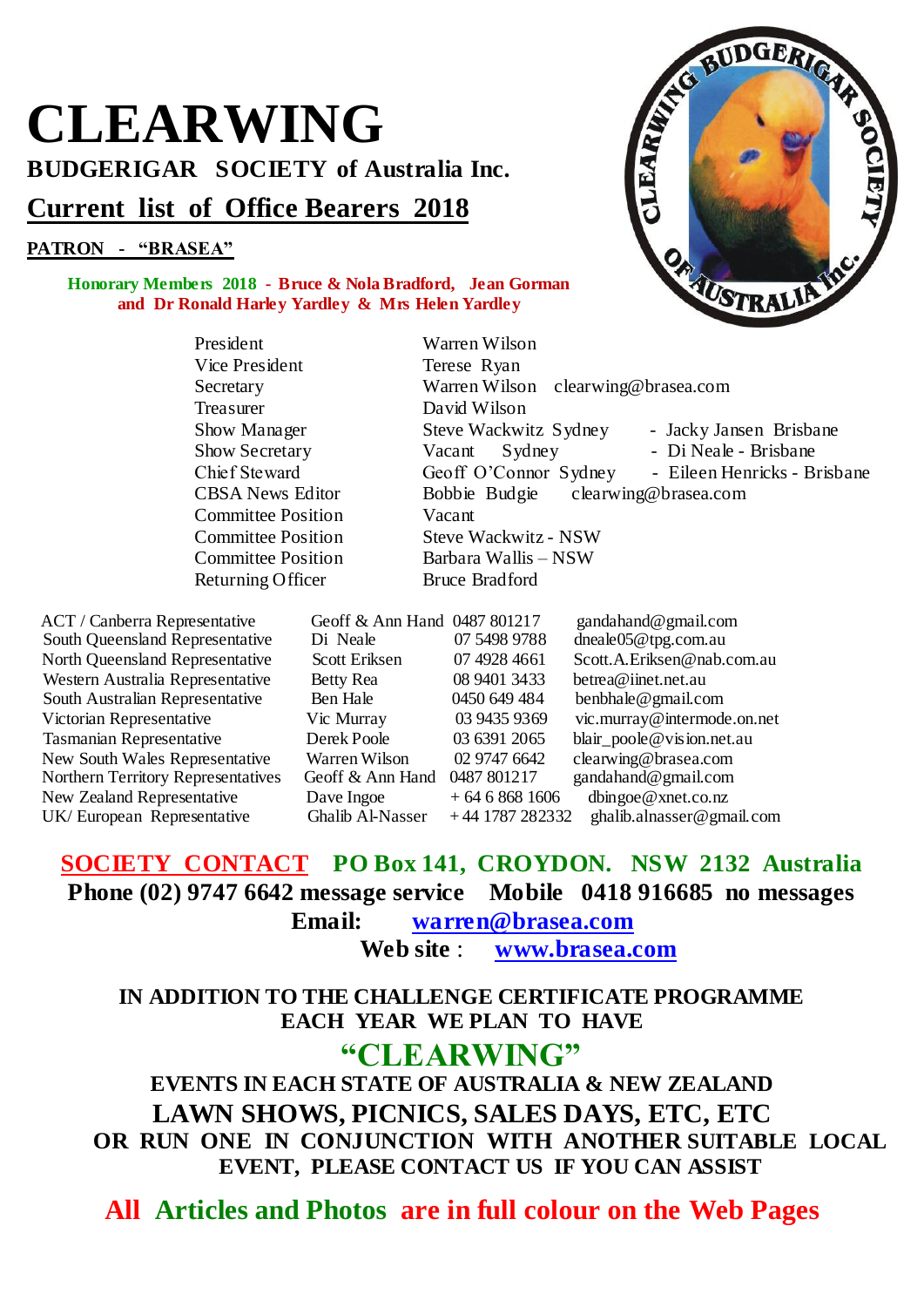# LATEST "CBSA" NEWS

One of the things, besides our finances, or lack of them, which has not been resolved is a cupla our **Committee positions which are vacant** at the moment.. There is Show Secretary in Sydney which is basically a position of doing that job at the Sydney Lawn Show. The plan is that BRASEA will be organising the Lawn Show again this year and we will still be looking after the clearwing section of the day- so if we can get a volunteer to be Show Secretary for at the very least, November  $25<sup>th</sup>$  that would be great and a helper as well, so we can get the show results and award cards written up…

Since our last communication it is sad to have to advise that **Bill Kirstenfeldt** has passed away. Bill was a long time member and strong Clearwing breeder, with National success. He will be missed in South Queensland especially at our Lawn Show and the BRASEA Brisbane Auction, but he is now at peace.

It has been a sad period recently with a number of members of the **"Association of Specialist Budgerigar Societies"** passing on, they were not members of CBSA but another budgerigar fancier biting the dust so to speak… it is always sad to lose members of the Clubs, our numbers decrease rather than increase these days...

Talking about the **Association of Specialist Budgerigar Societies**, this is a subject we should consider before we start taking memberships for the June 2018/July 2019 period. The groups which are active within this Group are "BRASEA", The Crest group (The Club amalgamated with BRASEA a cupla years ago ), the Australian Bush Budgerigar Organisation ( also amalgamated with BRASEA 5/6 years ago ), BRASEA Miniatures, BRASEA Birds of Colour, Rare Budgerigar Club of Australia and Pied Budgerigars of Australia. CBSA has been included in their Calendar of events, so we receive publicity for those events, however we are not an official member of the group, but maybe we should be considering it, we are not asked to pay for anything like advertising or support as yet …

There are no great disadvantages of joining the others, the only other Clubs catering for **specialist groups,** that we know of in Australia, are the Pied Society of Australasia but they have lost their way, in so much as they do not support pieds all over Australia and are just another NSW Club, affiliated with the BSNSW even benching a National Team only from NSW. The National awards for Pieds for at least the past 8 years, have all come from BRASEA with no compensation or assistance from the Pied Society. Then there is the Miniature Budgerigar Club which changed its name to Birds of Colour or the like, I was a member of that Club, a founding member, but after some disagreements just remained a member. I did not hear from them for over 2 years and have not heard anything about their activities for a long time and then there is the Rare Budgerigar Club of WA, which is small, but running very well from Perth WA. BRASEA supports a Show with RBCWA in Perth in early October each year and whilst small by some standards, it is full of keen and enthusiastic people, including our own WA Rep. Betty Rea, which supports Budgerigar rares….allsorts – The greatest advantage in this amalgamation is finances. It is no secret that ours have been in peril for some years and without support from a few sponsors, donations from members and friends plus **BRASEA,** we would not be doing what we do, Australia wide, running our Clearwing Challenge Competition, all over the country.. including a Newsletter, which is also sponsored.

ֺ֖֚֝֬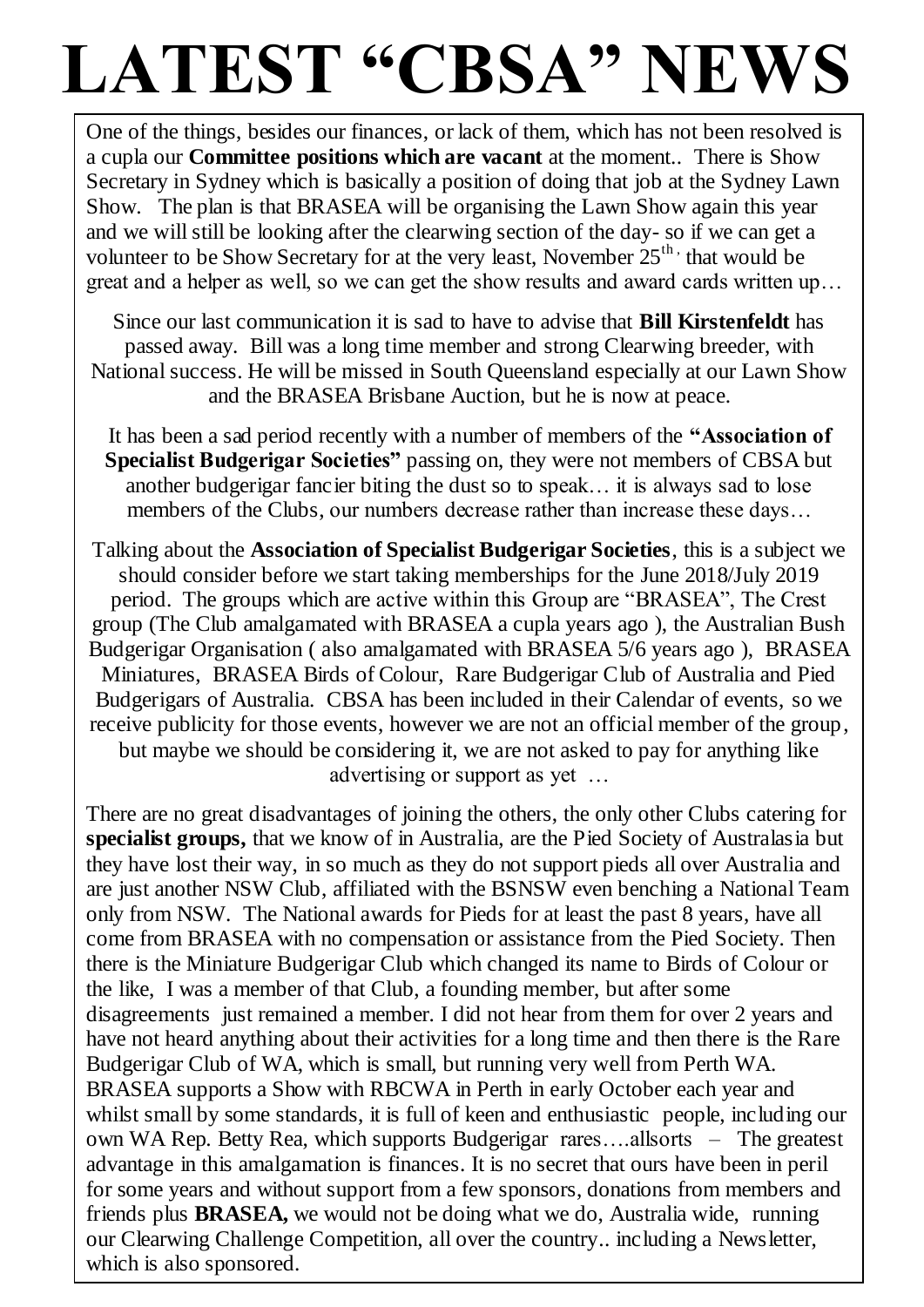It is almost impossible to get any meaningful dollar sponsorships these days. We can get some product prizes but no dollars in the Bank. The only money that BRASEA has been able to find has come from Bulletin advertising and Golden Cob and they help with products as well. Whilst we can get support for advertising our awards and events from the group we should be considering amalgamation with the others to ensure our survival. **If there are two financial members who feel this way we need a motion to table to the AGM** in November. If majority feels this way, we can agree on the basis now and ratify the motion at the AGM. As we have little assets ( framed awards, a few books and a few Lawn Show trophies ) and no liabilities, the transition is relatively easy. We will have no CBSA News but there will be a section on Clearwings in the group Bulletin. The membership fee will remain the same, except you will now be involved in everything that happens within the group and receive the **combined "ASBS" Bulletin** …. there will only be one fee per year … all advance payments and credits will be accepted and honoured in the new group…

We still have stocks of the *Clearwing book* by Malcolm Freemantle UK at \$25 and the *Rainbow and Goldenface book* by Ken Gray at \$20, which includes post in Australia. AND you can still deposit into the CBSA account at the Commonwealth Bank for memberships, books, whatever, BSB 062-217 Account  $\#$  1039 6088 ...

If anyone can assist the Society with the **donation of a bird** to be used as a **Fund Raiser** we would be pleased to hear from you – any variety bird is acceptable - if you have any other ideas let us know.

Remember that both the **Sydney and Brisbane Lawn Shows** are run under the old fashioned or "heritage" variety of bird, this is what we are looking for in all our classes – clearwings, blackeye, dilute, darkwing,  $etc - in Sydney$  we have a class for the "modern clearwing" which most of us dislike, but it is there for the bird with Exhibition style features of the ANBC standard, not necessarily the variety features of our standard which we like .. Brisbane July  $20^{th}$  2019 and Sydney November  $25^{th}$ 

### **If you have any news or queries, articles, pics, we are as close as [clearwing@brasea.com](mailto:clearwing@brasea.com)**

As we keep on saying - If you know anyone who is **breeding Clearwings**, **Blackeyes, Darkwings or Dilutes** please tell them about us or let us know their details and we will send out an invitation to ask them to join us – the **more breeders of these varieties we have** the better for us all and certainly better for the variety, it also means we can do more as a Club with many voices the more chance we have of saving the true clearwing and blackeye …... it would be so nice to see real clearwings and blackeyes winning the ANBC National classes each year!

If you have or know where we can find articles on clearwings or blackeyes, dilutes, rainbows, darkwings or maybe you can write something about **your own personal experiences**, which we can use, we would greatly appreciate it, as well as any photos – it has become very difficult finding **new articles on CLEARWINGS and BLACKEYES** partly because they are not found anywhere else in the World, or at least the ones elsewhere are not anything like ours .. there also seems to be a culture of accepting the fact that a Clearwing class should not have birds with clear wings !!

We are as close as the email or phone if you have any thoughts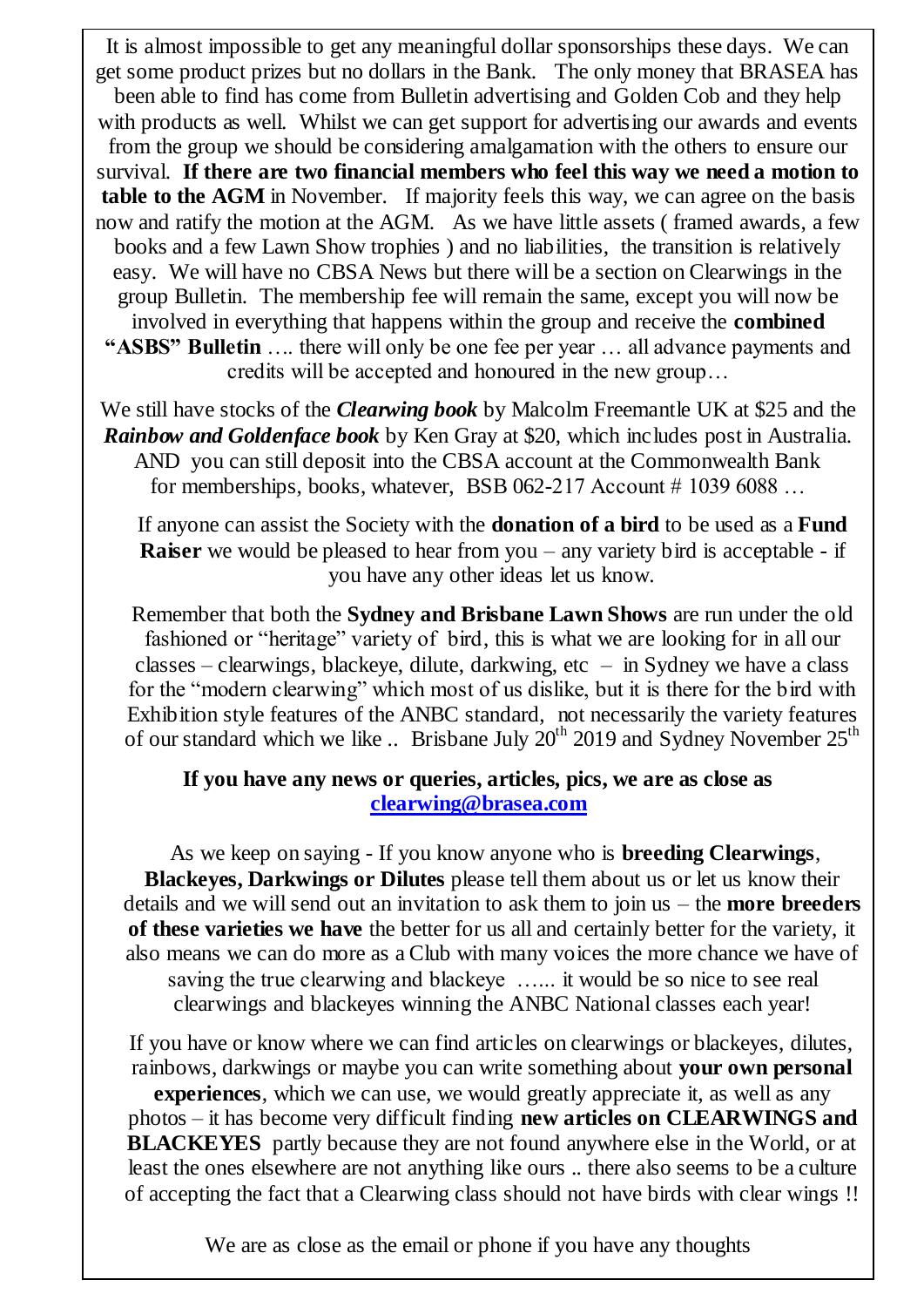# **Association of Specialist Budgerigar Societies**

# **programme**



**The following events are being held for Group Members of all Varieties to take advantage of – please try to support these events …..**

**October 6th BRASEA Western Australia Show and Rares Awards / with the Rare Budgerigar Club of W.A. Inc., Perth WA / WA Clearwing Society & Crest Awards** 

**October 13th Aviculture's Annual Social Night – Canary & Cage Bird Federation of Australia - Guest of Honour Dinner – Sydney ….** 

**October 21st BRASEA Auction Bexley Sydney**

**October 28th Eastern Districts BS Victoria - BRASEA Vic Awards for the Greywing, Fallow, White Cap, Dark Eyed Clear and Crest – plus the Victorian Clearwing Awards – 2 Major Awards and Eight Sectional Awards for best Clearwings in Show …..**

**November 12th Western Districts A/Show Victoria Special Award for the Crest Variety**

**November 25th Sydney Lawn Show / BRASEA, Clearwing Society, Pied, Crest, Rares, etc , St Ives, Sydney NSW / NSW Clearwing Championships / NSW BRASEA Variety awards**

**SPACE for YOUR EVENT ……**

## **CLEARWING CHALLENGE CERTIFICATE COMPETITION**

### **THE RESULTS OF THE 2018 CHALLENGE AWARDS**

Please keep sending in the show results as the points will be needed for The 2018 winners in all States, plus of course our overall winner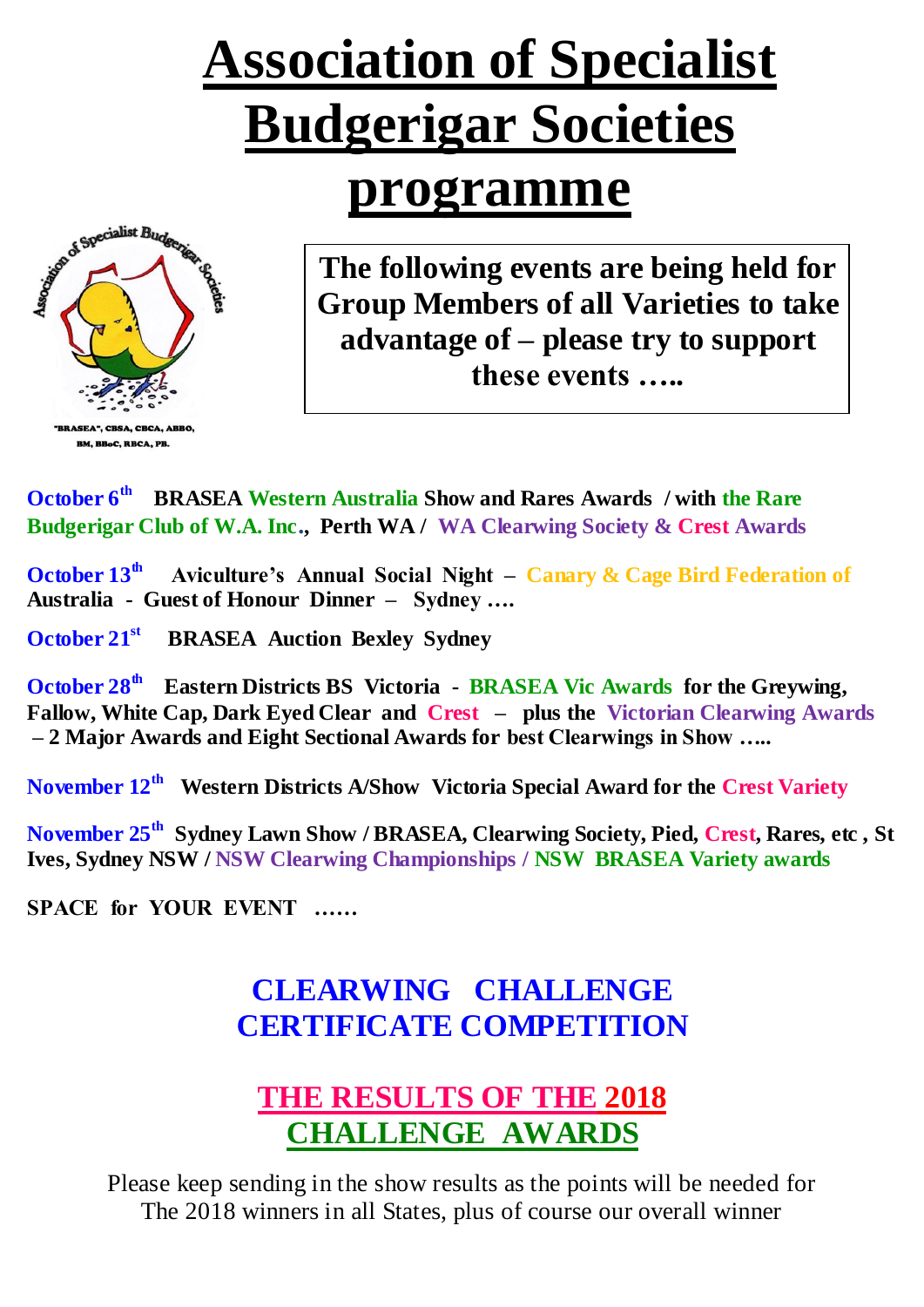# **CLEARWING BUDGERIGAR SOCIETY OF AUSTRALIA INC…**

### **NOTICE OF 2018 ANNUAL GENERAL MEETING**

**To be** held approx. **2pm November 25th, 2018**

**Sydney Annual Lawn Show St Ives Showground St Ives Sydney** 

# **AGENDA**

**Open & Welcome - Vales Apologies 2017 Minutes - receipt and confirmation Reports - Committee reports Accounts - year ended 30th June 2018**

**Motion : That CBSA Combine with the other variety groups in BRASEA and wind up the Clearwing Society as an entity in its own right CBSA members would pay the same annual fees but be included In all the activities within BRASEA as well as Clearwing activities. This plan will ensure the Clearwing Challenge Competition and Clearwing Variety awards around the country will continue…**

**In the event of the motion being unsuccessful the following will take place**

**Election of Office Bearers , Support Positions and Committee for 2018/19 ( there are some vacancies ) all CBSA Office Bearers & Zone Representatives must be financial members as at the start of this Meeting President Vice President Secretary Treasure Editor Show Manager Show Secretary Returning Officer Chief Steward Official Photographer Committee ( 3 positions ) Zone /State Representatives**

**Any Plans & Suggestions for 2019 and beyond**

**Finances and membership a priority and how we will survive Honorary Membership nominations needed for ( Yardley, Gorman, Bradford, others) ? Clearwing Challenge Certificate Competition report** 

**General Business as allowed by the Constitution**

**Visitors are welcome to attend Only financial members of CBSA can vote at this meeting**

**Proxy forms available for members unable to attend it can be emailed**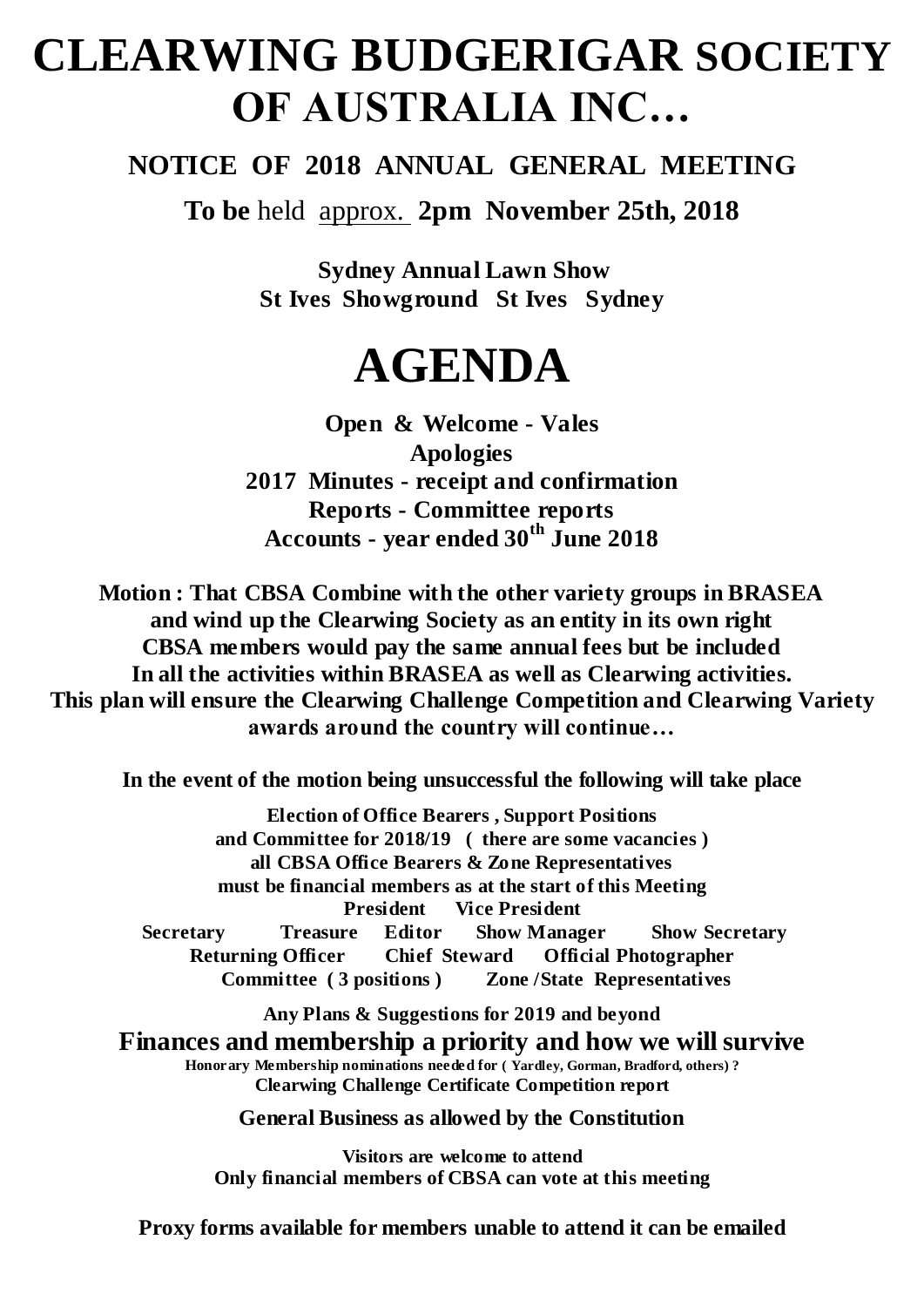### **CLEARWING BUDGERIGAR SOCIETY OF AUSTRALIA INC….**

#### **CBSA STATEMENT OF PROFIT & LOSS FOR THE YEAR ENDED JUNE 30TH 2018**

#### **INCOME**

| Membership Fees<br>Sponsorships          | 357.50<br>320.00 |
|------------------------------------------|------------------|
| Book & Badge Sales                       | 169.65           |
| <b>Total Income</b>                      | \$847.15         |
| <b>EXPENSES</b>                          |                  |
| <b>CBSA</b> Newsletters/Internet         | 50.00            |
| Rosettes ANBC sponsor                    | 200.00           |
| Rosettes, Frames, Pens and Medals (part) | 0.00             |
| Trophies and Prizes (part of cost)       | 200.00           |
| ASIC / Fair Trading fees                 | 52.00            |
| <b>Public Liability Insurance</b>        | 65.00            |
| <b>Challenge Competition Prize</b>       | 250.00           |
| <b>Total Expenses</b>                    | \$817.00         |
| Profit for the Year                      | \$30.15          |
|                                          |                  |

**David A. Wilson CBSA Treasurer**

# **CBSA Balance Sheet & Assets as at 30th June, 2018**

| Accumulated funds as at July 1 <sup>st</sup> 2017<br>Profit for year ended June 30 <sup>th</sup> 2018 | $\mathbf{s}$ | 1.90 <sub>Dr</sub><br>\$30.15Cr      |
|-------------------------------------------------------------------------------------------------------|--------------|--------------------------------------|
| Balance of Funds June 30 <sup>th</sup> 2018                                                           |              | $\frac{\text{S}}{\text{S}}$ 28.25 Cr |
| These Funds are represented by the Bank Balance at the                                                |              |                                      |

**Commonwealth Bank, North Sydney Branch David A. Wilson CBSA Treasurer**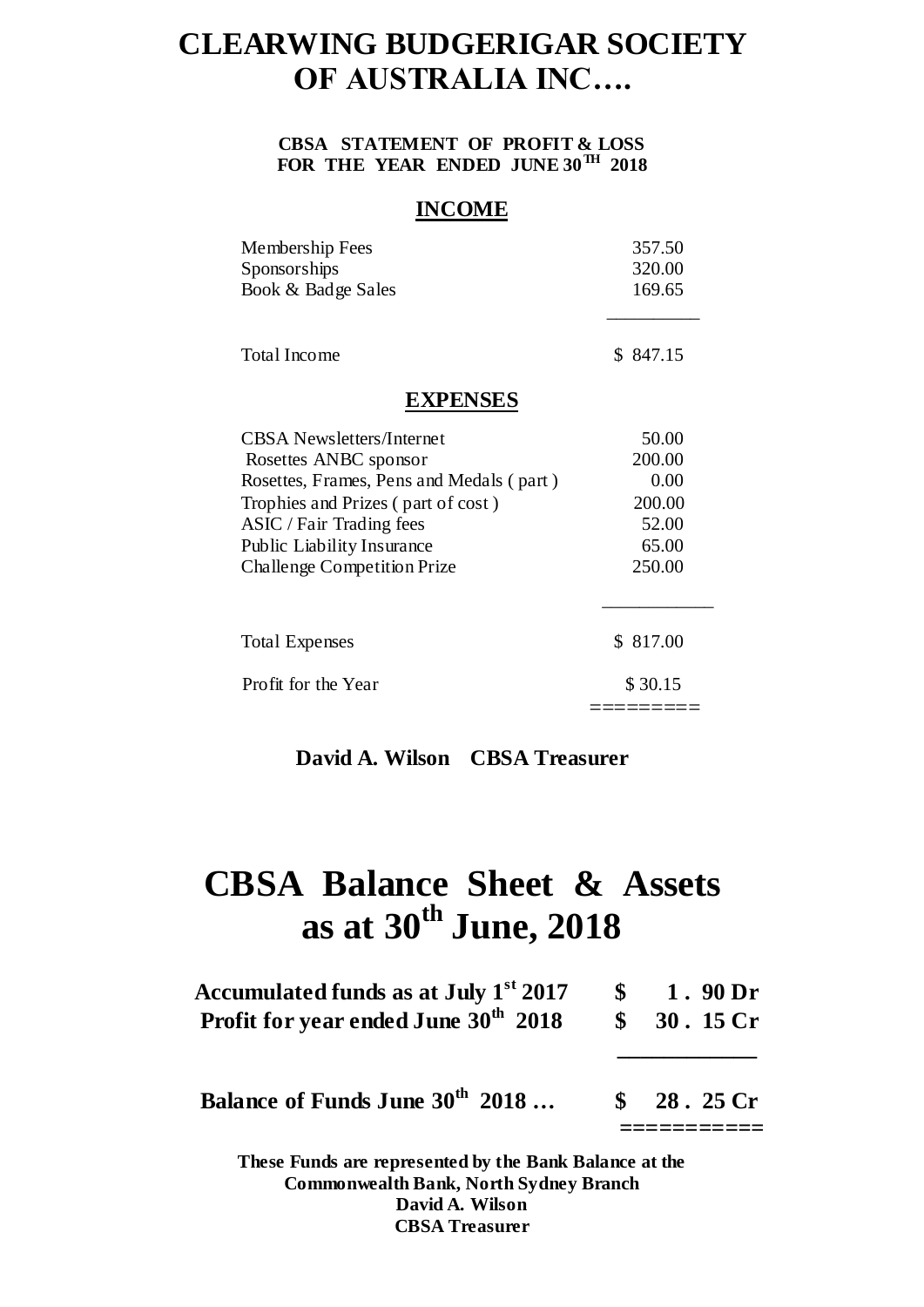**CBSA Proxy Form**

**(Rule 3 (1))**

### **FORM OF APPOINTMENT OF PROXY**

|         | <i>(full name)</i> | (address)                                                                                                                                                                                                                                          |
|---------|--------------------|----------------------------------------------------------------------------------------------------------------------------------------------------------------------------------------------------------------------------------------------------|
|         |                    | being a member of Clearwing Budgerigar Society of Australia Inc                                                                                                                                                                                    |
|         |                    | (name of incorporated association)                                                                                                                                                                                                                 |
|         |                    | (full name of proxy)                                                                                                                                                                                                                               |
|         |                    | <i>(address)</i>                                                                                                                                                                                                                                   |
|         |                    | being a member of the Clearwing Budgerigar Society of Australia Inc, as my proxy<br>to vote for me on my behalf at the general meeting of the Society (annual general meeting or<br>special general meeting, as the case may be) to be held on the |
|         |                    | (day, month and year)                                                                                                                                                                                                                              |
|         |                    | and at any adjournment of that meeting.                                                                                                                                                                                                            |
| $\star$ |                    | My proxy is authorised to vote in favour of/against (delete as appropriate) any resolution (insert details).                                                                                                                                       |
|         |                    | * to be inserted if desired.                                                                                                                                                                                                                       |
|         |                    | Signature of member appointing proxy                                                                                                                                                                                                               |
|         |                    |                                                                                                                                                                                                                                                    |

**NOTE A proxy vote may not be given to a person who is not a member of the Society.**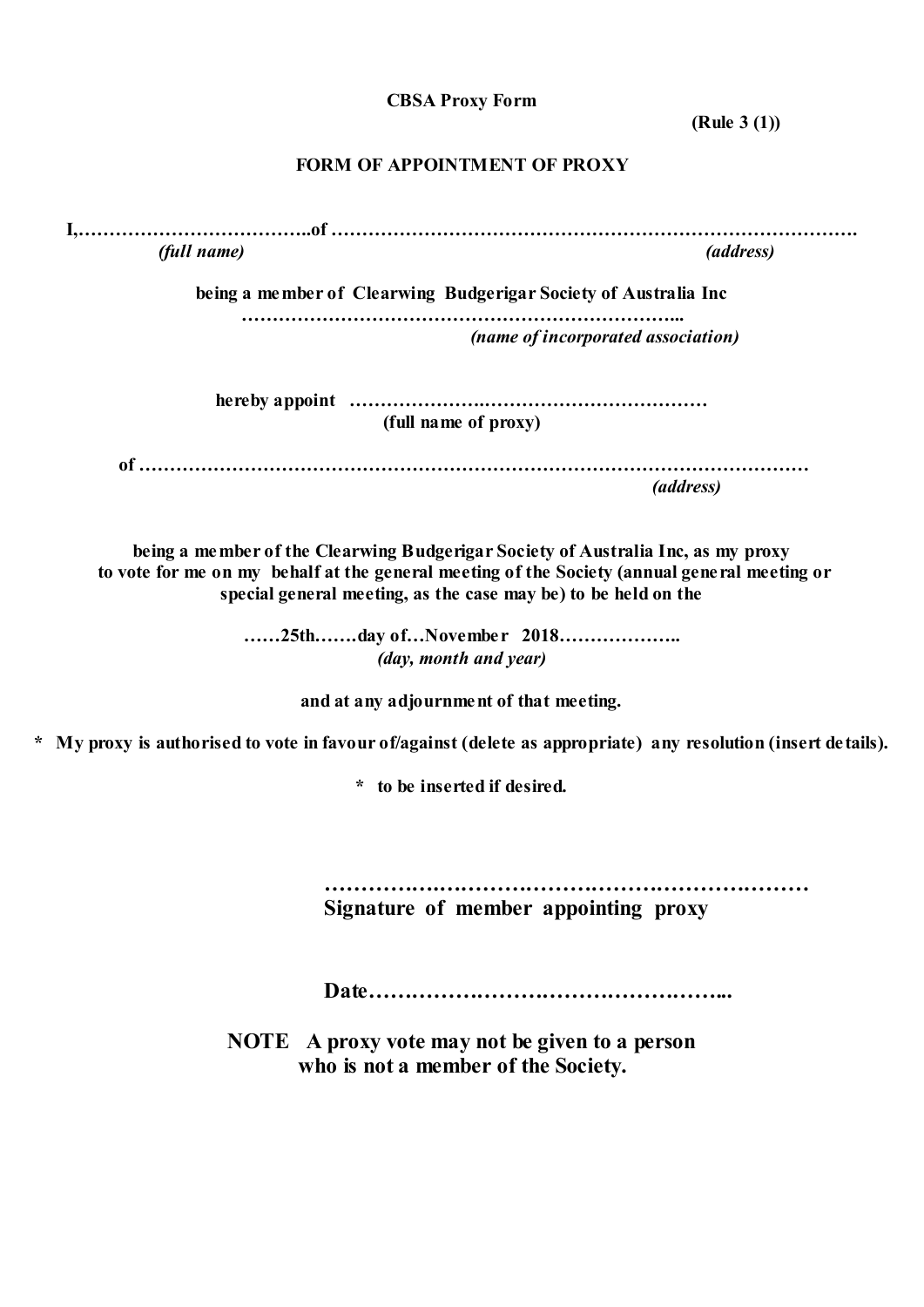### **MINUTES OF THE ANNUAL GENERAL MEETING OF THE CLEARWING BUDGERIGAR SOCIETY OF AUSTRALIA INC.**

*held at 16 Paisley Road, Croydon, NSW, Sydney Sunday 10th December, 2017*

*MEETING OPENED:* **2 pm Warren Wilson presided.**

**The Meeting was declared open by President Warren Wilson who welcomed everyone to the postponed 2017 AGM and declared the Meeting open with the four attendees welcomed.** 

*IN ATTENDANCE :* **Warren Wilson, Barry & Terese Ryan & David Wilson - no proxies were tabled**   $APOLOGIES$  :

*MINUTES :* **The Minutes of the 2016 AGM were tabled, moved Barry Ryan, seconded David Wilson that they be recorded as a true and correct record of that meeting, carried..**

*FINANCIAL REPORTS :* **The financial reports were tabled, moved David Wilson seconded Terese Ryan that the accounts as tabled & circulated be accepted, carried. It was pointed out that the Club as an entity is being supported by Members annual fees, our Patron and two Sponsors – without the assistance of the Patron & Sponsors we could not continue.**

#### *ELECTION OF OFFICE BEARERS FOR 2018*

**The resignation of Markos Pangalos from ACT was tabled and accepted with regret as Markos has been with the Club since the beginning and bred some super clearwings.** 

**The following office bearers were elected:**

| <b>PATRON</b>         | "BRASEA"           | <b>PRESIDENT</b>     | Warren Wilson         |
|-----------------------|--------------------|----------------------|-----------------------|
| <b>VICE PRESIDENT</b> | <b>Terese Ryan</b> | <b>SECRETARY</b>     | Warren Wilson         |
| <b>TREASURER</b>      | David Wilson       | <b>SHOW MANAGER</b>  | <b>Steve Wackwitz</b> |
| <b>SHOW SECRETARY</b> | Committee to fill  | <b>CHIEF STEWARD</b> | <b>Geoff O'Connor</b> |

**It was then moved by David Wilson, seconded Barry Ryan that all other positions be re -elected in block, as no advice had been received indicating any encumbered person did not wish to continue, Carried It was pointed out that Eva de Rango in Victoria might be resigning as she was not into the birds any longer and Vic Murray would take it on alone..**

#### *GENERAL BUSINESS :*

**Moved David Wilson, seconded Terese Ryan that Bruce & Nola Bradford, Dr. Ronald Harley Yardley and Mrs Helen Yardley and Mrs Jean Gorman be awarded Honorary Membership of CBSA for the 2017/2018 year. Carried unanimously…**

**Warren advised that fundraising efforts were still required, even more so, by way of donations of birds to the Clearwing Society, for sale, donation at Auctions, etc. Any other Fund Raising initiatives would be welcome as would any ways of increasing our membership to the many people who breed Clearwings, Blackeyed Selfs, Darkwings and Dilutes, especially the Heritage clearwings.. BRASEA's Birds of Colour competitions have seen Clearwings of good colour and heritage style, but not many in numbers. . It was confirmed that there would again be a CBSA Raffle at the BRASEA March 2018 Auction with all funds going to CBSA, provided we could find a ticket seller on the day.** Also it was mentioned that we need to encourage the return of Show Results for our annual Challenge Competition **from ALL over Australia – lots of people think we find out by a miracle but we need advice preferably from the Show Managers but from anyone will do …. It is disappointing when not many results are sent in and we are trying to get extra help in some States … the Challenge final results will be declared for 2017 on January 15th and we will look up Magazines and anywhere else to find who won a Clearwing award during the year.**

**It was advised that in 2018 there would again be a CBSA Lawn Show in South Queensland on July 14th, the NSW Awards will be at the Lawn Show scheduled for November 21st 2018, Victoria would have their Show Awards at the Eastern Districts Show in Melbourne in October on the 4th Sunday each year. North Queensland in May, in Tasmania with the Presentation show in July, South Australia in July and WA in October at the BRASEA show.** 

**There being no further scheduled business – the Meeting was declared closed at 2.30 pm ..**

 **…………………………………….Chairman**